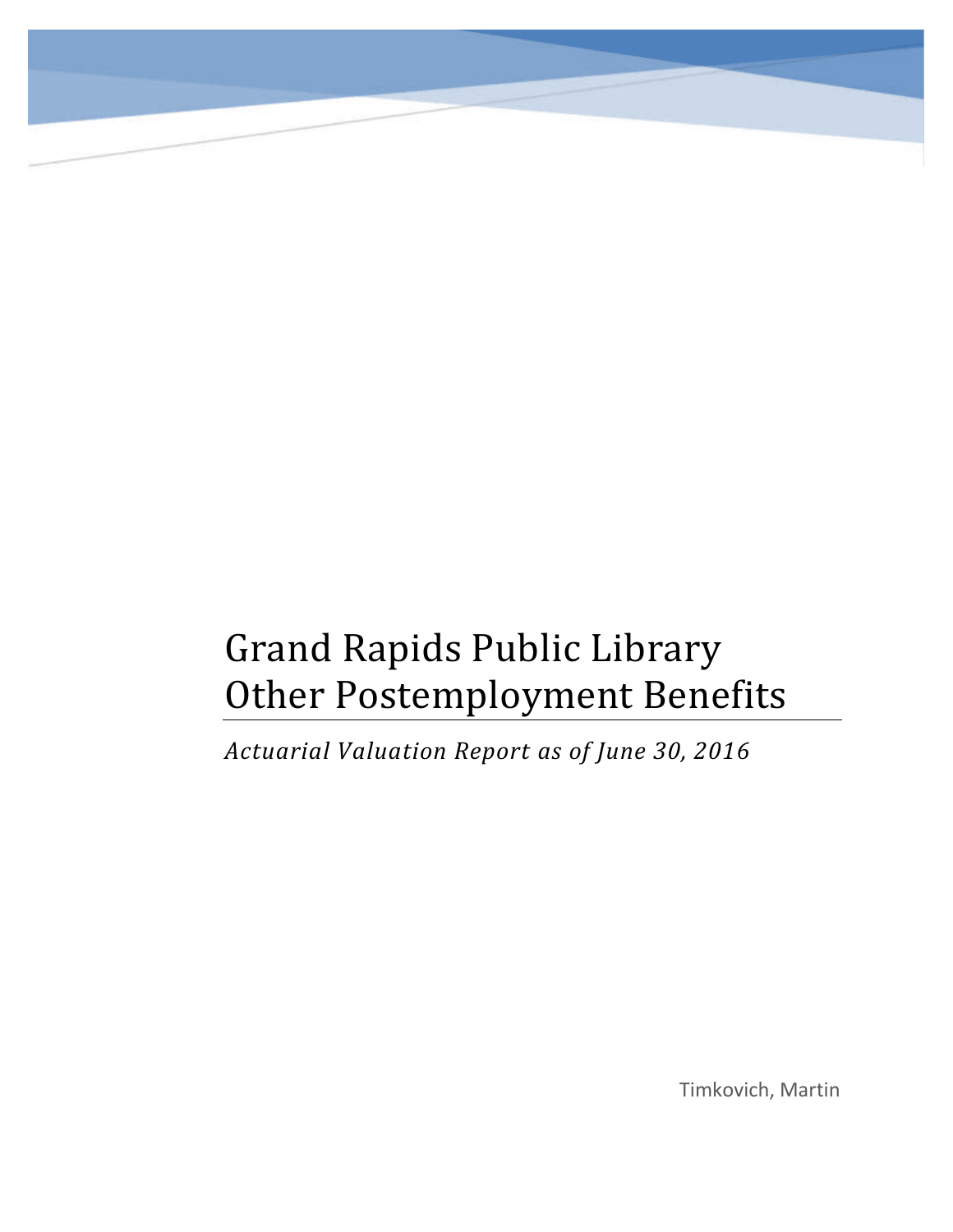# **Executive Summary:**

This report presents the Actuarial Accrued Liability (AAL) and the Annual Required Contribution (ARC) of the Grand Rapids Public Library Other Post-Employment Benefit Plan (OPEB) as required by the Governmental Accounting Standards Board (GASB) Statement No. 45, *Accounting and Financial Reporting by Employers for Postemployment Benefits Other Than Pensions*.

The present value of future benefits expected to be paid on behalf of current members at June 30, 2016 was calculated to be \$218,870. All plan members had passed the age and service requirements to retire prior to that date, so that amount is also the AAL as the employer will have no future normal cost contributions to reduce that amount. There are no assets set aside to fund this OPEB plan, therefore the Unfunded Actuarial Accrued Liability is equal to the AAL.

The Annual Required Contribution was calculated to be \$72,957 for the fiscal year beginning July 1, 2016. The expected employer's portion of required premium payments during the fiscal year was estimated to be \$84,456. Actual premiums paid in excess of member contributions are considered employer contributions with respect to the ARC and serve to reduce the Net OPEB Obligation (NOO) reported in the employer's financial statements. The NOO reported in the July 30, 2016 City of Grand Rapids Comprehensive Annual Financial Report was \$64,577.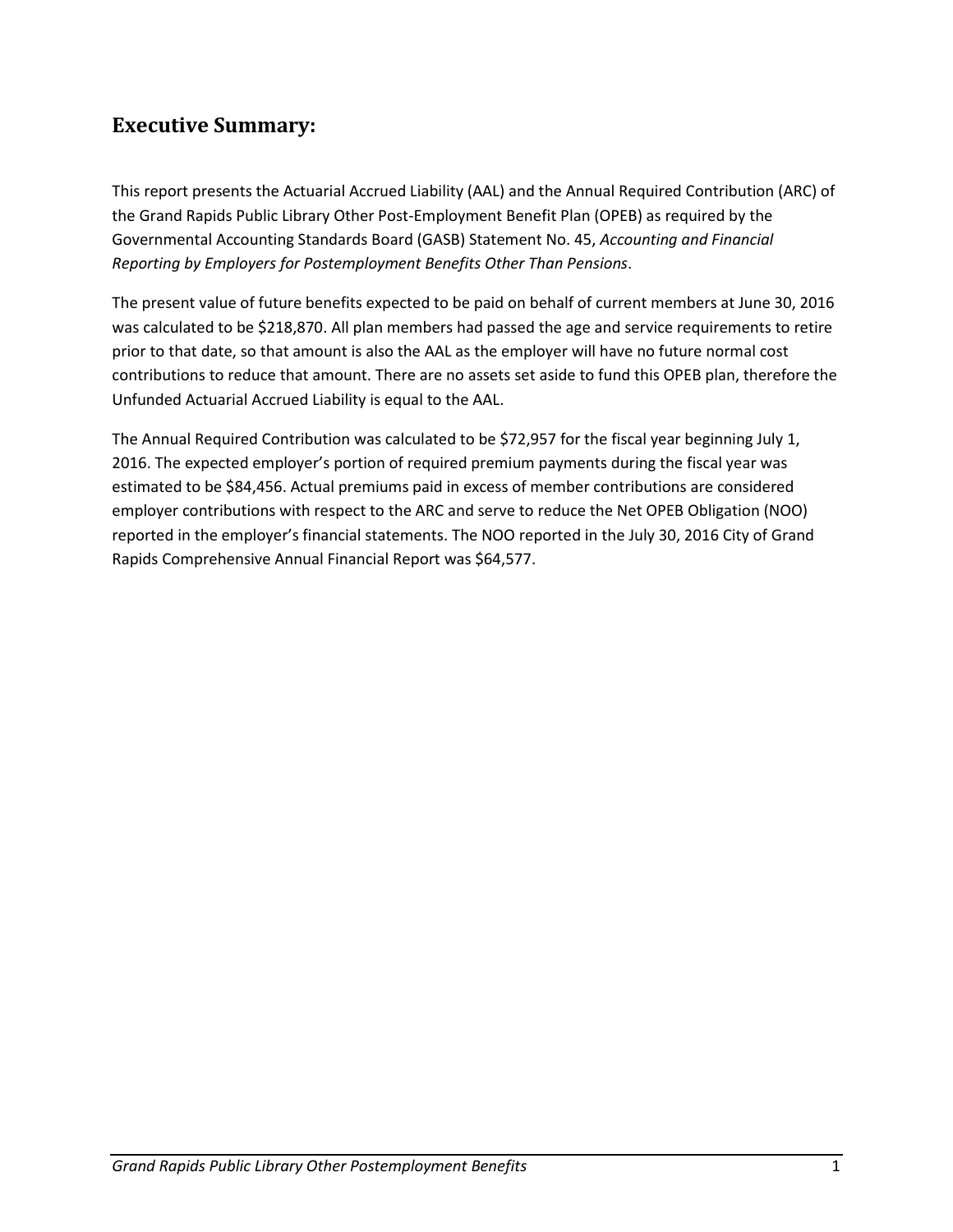# **Valuation Results:**

| <b>Fiscal Year</b><br>Ending | Beginning<br><b>Actuarial Accrued</b> | Annual<br>Required | Retiree<br>Contributions            | Employer<br>Contributions |
|------------------------------|---------------------------------------|--------------------|-------------------------------------|---------------------------|
| June 30,                     | Liability                             | Contribution       | (nominal dollars) (nominal dollars) |                           |
| 2017                         | \$<br>218,870                         | \$<br>72,957       | \$<br>10,301                        | \$<br>84,456              |
| 2018                         | 124,769                               | 62,385             | 8,626                               | 58,938                    |
| 2019                         | 68,697                                | 68,697             | 5,384                               | 30,457                    |
| 2020                         | 39,847                                |                    | 3,292                               | 9,978                     |
| 2021                         | 30,916                                |                    | 3,523                               | 10,678                    |
| 2022                         | 21,006                                |                    | 3,770                               | 11,428                    |
| 2023                         | 9,891                                 |                    | 3,361                               | 10,188                    |
| 2024                         |                                       |                    |                                     |                           |

The below table summarizes expected future Actuarial Accrued Liabilities of and contributions to the Grand Rapids Public Library OPEB Plan:

These values were calculated using the *Alternative Measurement Method for Plans with Fewer Than One Hundred Plan Members* as permitted by GASB Statement Nos. 43 and 74. The plan is closed and unfunded. All plan members have met the requirements to receive the plan benefits. The unfunded actuarial accrued liabilities are being amortized over three years using the level dollar method. All but one member will age out of benefit eligibility before the beginning of fiscal year 2020, as shown by the sharp decline in employer contributions during the next four years.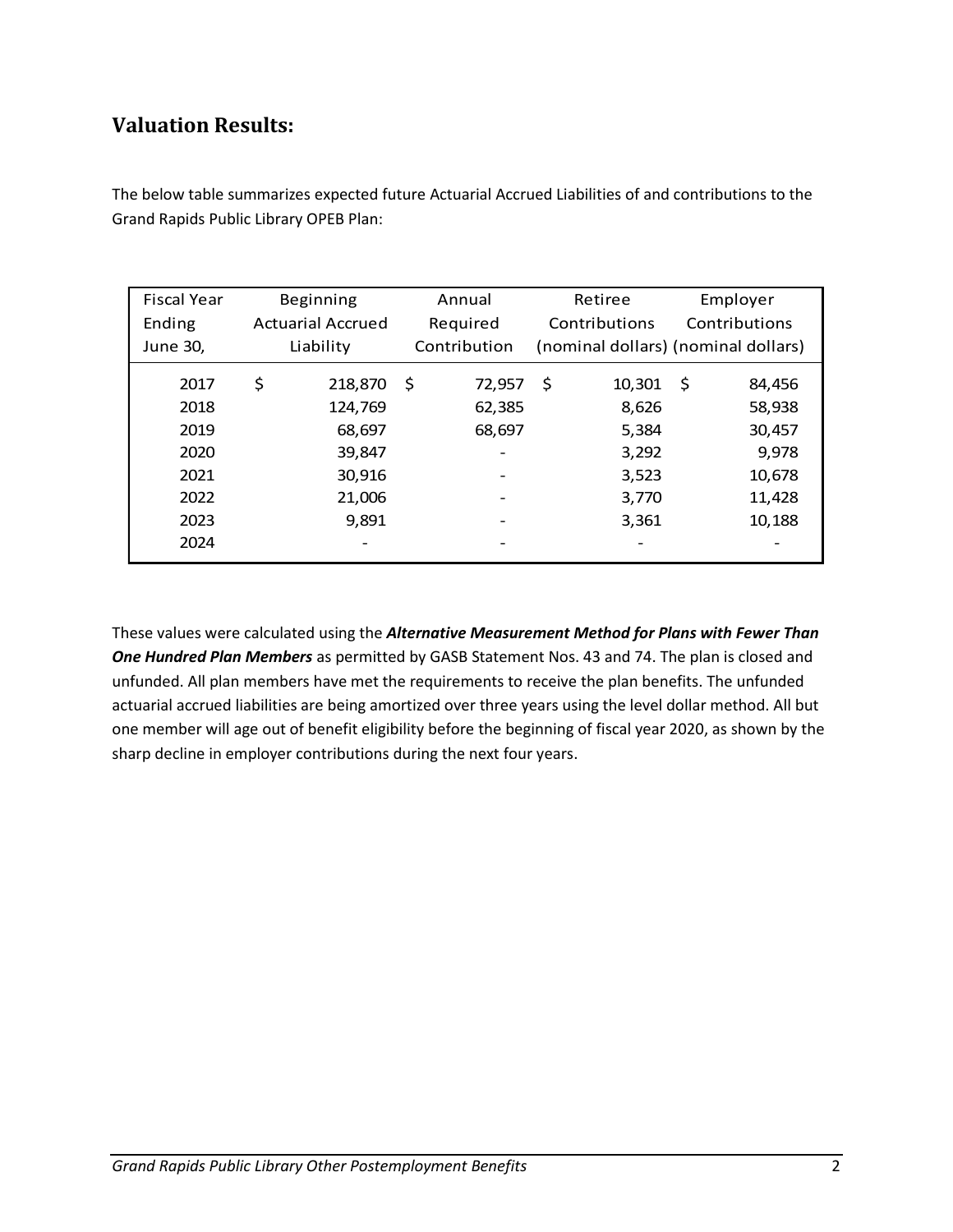#### **Plan summary:**

The Grand Rapids Public Library offers certain retirees employed prior to July 9, 2009, and their dependents and beneficiaries, a post-retirement health care benefit plan (OPEB), including health, pharmacy, dental, and vision benefits, between the employee's retirement date and the month they turn 65. The premium for employees retired prior to July 1, 2010 is paid by the employer. Members retiring after July 1, 2010 contribute the same dollar amount each month as current employees for the insurance coverage. The current contribution rate is 20% of the blended composite premium rate for the library's combined active and retired employees with no adjustment for family size. The OPEB plan provides no benefits after a member is 65 years of age.

Plan provisions and benefits are identical for active and retired members. No coverage options exist. Health plan premiums are individually charged to the employer based on the age of the covered individuals. Plan premiums do not decrease for spouses with Medicare coverage. The plan is funded on a pay-as-you-go basis.

At July 1, 2016 the plan had 9 members with a total of 14 covered individuals, including dependents. Four members will age out of the plan in fiscal year 2017. Four of the remaining members will age out of the plan in fiscal year 2019. All plan members have met the minimum age and service requirements to receive benefits. One plan member was still an active employee on the valuation date. This valuation is prepared using the **Alternative Measurement Method for Plans with Fewer Than One Hundred Plan Members**.

### **Assumptions:**

- o Active members were assumed to retire on the earlier of the month they reached 30 years of service, or when they had both 8 years of service and were 62 years of age.
- $\circ$  Active members that had reached one of the above milestones prior to the valuation date are assumed to retire at their next birthday.
- $\circ$  The member's marital status is assumed to remain constant between the measurement date and age 65.
- o All members are assumed to live until age 65.
- o Spouses are assumed to live until the member is age 65.
- $\circ$  Future premium increases are assumed to be 7.0%, primarily reflecting health care cost inflation as well as increasing premiums due to the aging of the population.
- o The unfunded actuarial liability is amortized over 3 years.
- o The discounting calculation assumed a single mid-year cash flow.
- o Future costs are discounted at 3.0%, approximately the recent financing cost of the employer's liabilities and the mid-point of the range of rates in municipal bond 20 year indexes in 2016.
- $\circ$  No adjustments have been made for any future changes in benefits or costs as a result of future changes in legislation or in labor contracts.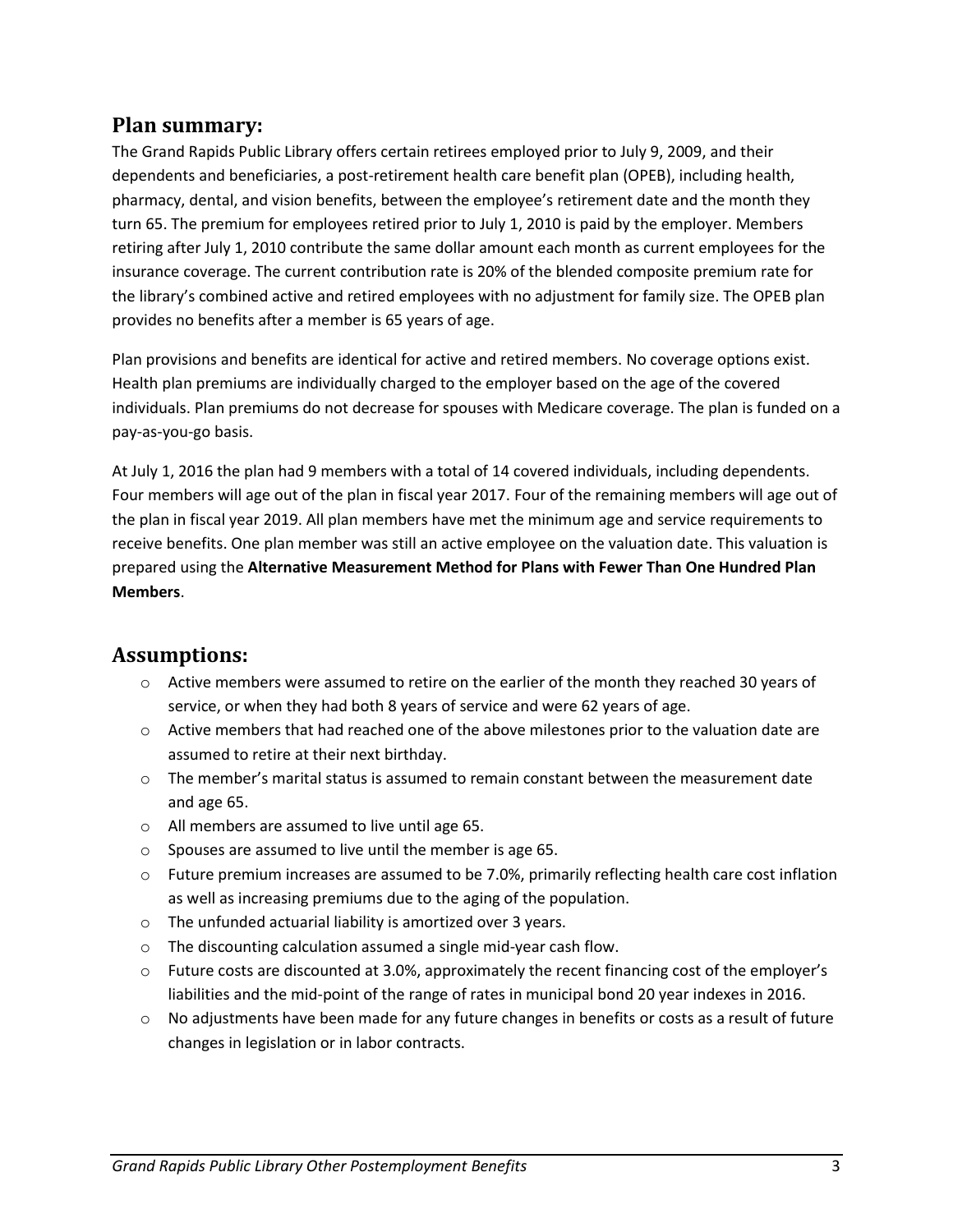## **Demographic summary:**

|               | <b>Years of Service to Valuation Date</b> |           |         |         |
|---------------|-------------------------------------------|-----------|---------|---------|
| Attained      |                                           |           |         | Total   |
| Age           | $20 - 24$                                 | $25 - 29$ | 30 Plus | Members |
|               |                                           |           |         |         |
| $55 - 59$     | O                                         |           |         |         |
| $60 - 64$     | 0                                         |           |         |         |
|               |                                           |           |         |         |
| <b>Totals</b> |                                           |           |         |         |

The composition of the active member population at June 30, 2016 is shown below:

The composition of the retired member population at June 30, 2016 is shown below:

| <b>Attained</b><br>Age | <b>Number of retirees</b> |
|------------------------|---------------------------|
|                        |                           |
| Under 60               | 0                         |
| $60 - 64$              | 8                         |
|                        |                           |
| <b>Totals</b>          |                           |

Since the plan is closed to new entrants, the plan will cease to exist when the current youngest member reaches age 65 in fiscal year 2023.

### **Retiree rate development:**

Initial premium rates were based on the September 2017 health insurance billing which first utilized individual age-graded rates for all covered individuals. This methodology eliminates any implicit rate subsidy in the premiums for retirees. In the new premium rates the premium for a 60 year old retiree is more than double the premium for a 30 year old employee. The actual retiree monthly rates ranged from \$963 for the youngest member's single coverage to \$2,011 for the oldest couple's coverage. These rates include amounts related to the Michigan Health Insurance Claims Tax and Federal Annual Fee on Health Insurance Carriers which are calculated as a percent of premium along with the Transitional Reinsurance Fee and Patient-Centered Outcomes Research Institute Fee which are calculated as a per member per month rate.

Single and dual dental premiums were assumed to be \$40.21 and \$73.94 based on recent insurer invoices, a slight decrease for the rates used in the 2013 valuation.

Single and dual vision premiums were assumed to be \$8.39 and \$14.14 based on recent provider invoices, a slight increase from the rates used in the 2013 valuation.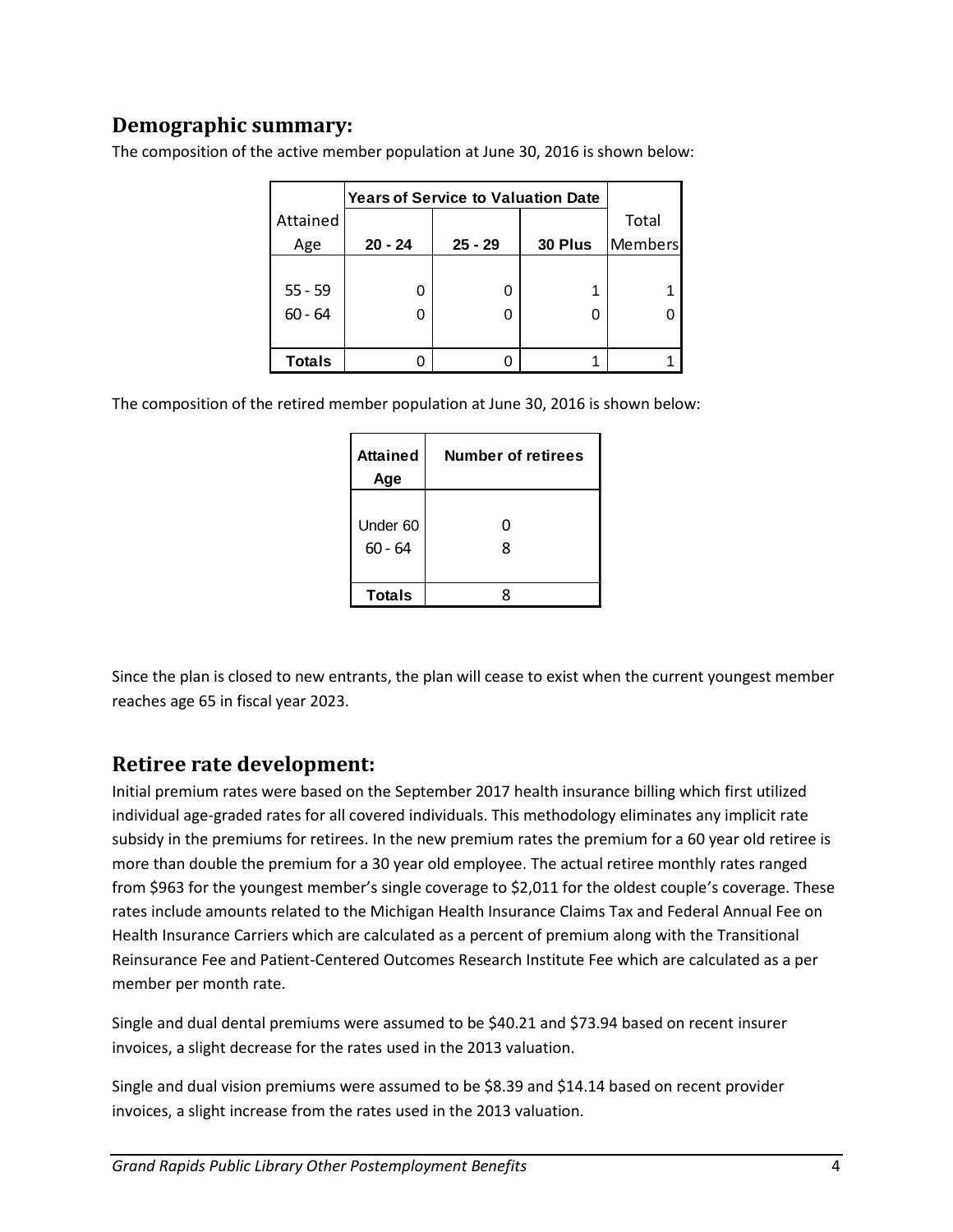#### **Comments:**

- 1. It may be worthwhile to see if costs can be reduced by having the insurance provider make Medicare the prime insurer for the Medicare-eligible spouses of retirees. Post-65 city retirees that pay Medicare Advantage premiums for coverage from the same insurer are paying only a third of premiums under this plan.
- 2. The amortization of the ARC is done over three years, consistent with the six year amortization used in the valuation three years earlier. The lower ARC in this valuation is primarily a result of the lower population size from retired members aging out of benefit eligibility and active members leaving employment prior to becoming eligible for the benefit.
- 3. Because of the short life of the plan, the selection of different rates for health care cost trends or discount rates have little impact on the valuation results as illustrated on page 7.
- 4. No mortality factors were applied to the population because of the low probability that any of the covered individuals in the population will die in any year prior to the covered member reaching 65 years of age and becoming ineligible for the benefit.
- 5. GASB Statement No. 74 applies to plan years beginning after June 15, 2016 (fiscal year 2017). It was reviewed but because no assets are being accumulated to fund future OPEB benefits other than in the choice of the discount rate discussed below, it was judged to be largely inapplicable to this valuation.
- 6. For plans without sufficient assets to fund future benefits, GASB Statement No. 74 requires the use of a discount rate that is based on the yield of 20-year general obligation municipal debt rated AA or higher. The *S&P Municipal Bond 20-year High Grade Rate Index* seems appropriate to meet this requirement. As of the valuation date of June 30, 2016 yields were near a low of 2.5% and rose during the remainder of the year to 4.0% before beginning to decline again. A rate of 3.0% was used in this valuation to normalize the rate by disregarding the recent extremes and to reflect actual interest rates on short term debt issued by the City of Grand Rapids. Selection of the discount rate in conformity with GASB 74 should be discussed with the auditor. One of the tables on page 7 illustrates the effect of a change in the discount rate.
- 7. GASB Statement No. 75 will become effective for plan sponsor reporting in financial statements for years beginning after June 15, 2017 (fiscal 2018). Paragraph 29 of that statement requires actuarial valuations not less than biennially (GASB 43 allowed triennial valuations). Prior to including the expanded financial disclosures for this plan in the fiscal year 2018 financial statements, the materiality of the amounts to the primary government's financial statements should be considered. If not in fiscal year 2018, the materiality of the amounts in fiscal year 2019 should be reviewed when a new valuation is required and the plan will only have one member. In addition to the issue of the amounts being immaterial, many of the required disclosures consist of information such as service cost and actuarial gains and losses that was never gathered in the past.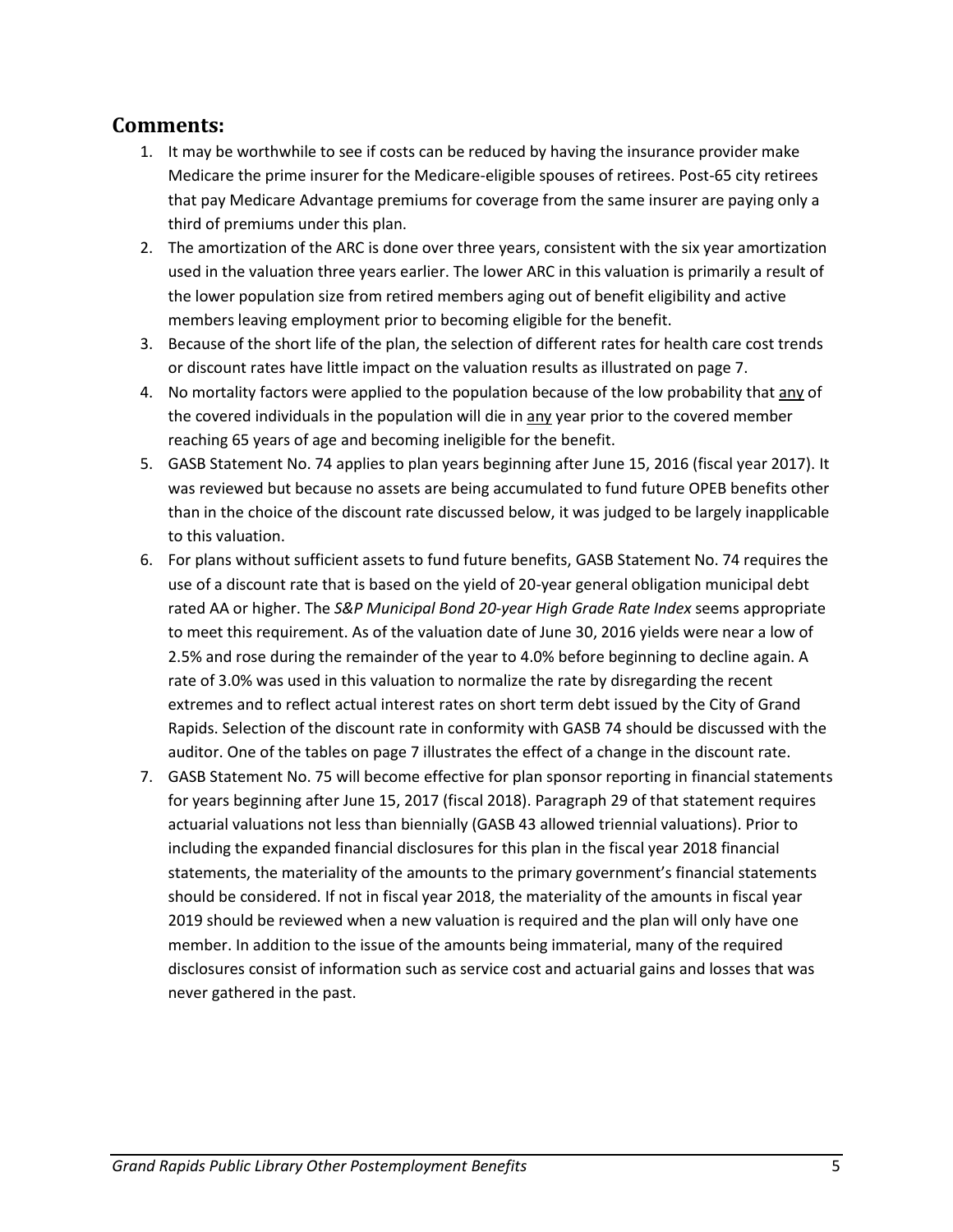# **GASB Required Disclosures:**

| Valuation date                | June 30, 2016                                            |
|-------------------------------|----------------------------------------------------------|
| Actuarial cost method         | Individual entry age                                     |
| Amortization method           | Level dollar closed                                      |
| <b>Amortization Period</b>    | 3 Years                                                  |
| <b>Asset Valuation Method</b> | n/a                                                      |
| Liability discount rate       | 3.0%                                                     |
| Health care cost trend rate   | 7.0%                                                     |
| Salary increases              | n/a                                                      |
| Retirement age                | All members have passed the<br>expected retirement age.  |
| Mortality                     | Social Security Administration<br>2013 Period Life Table |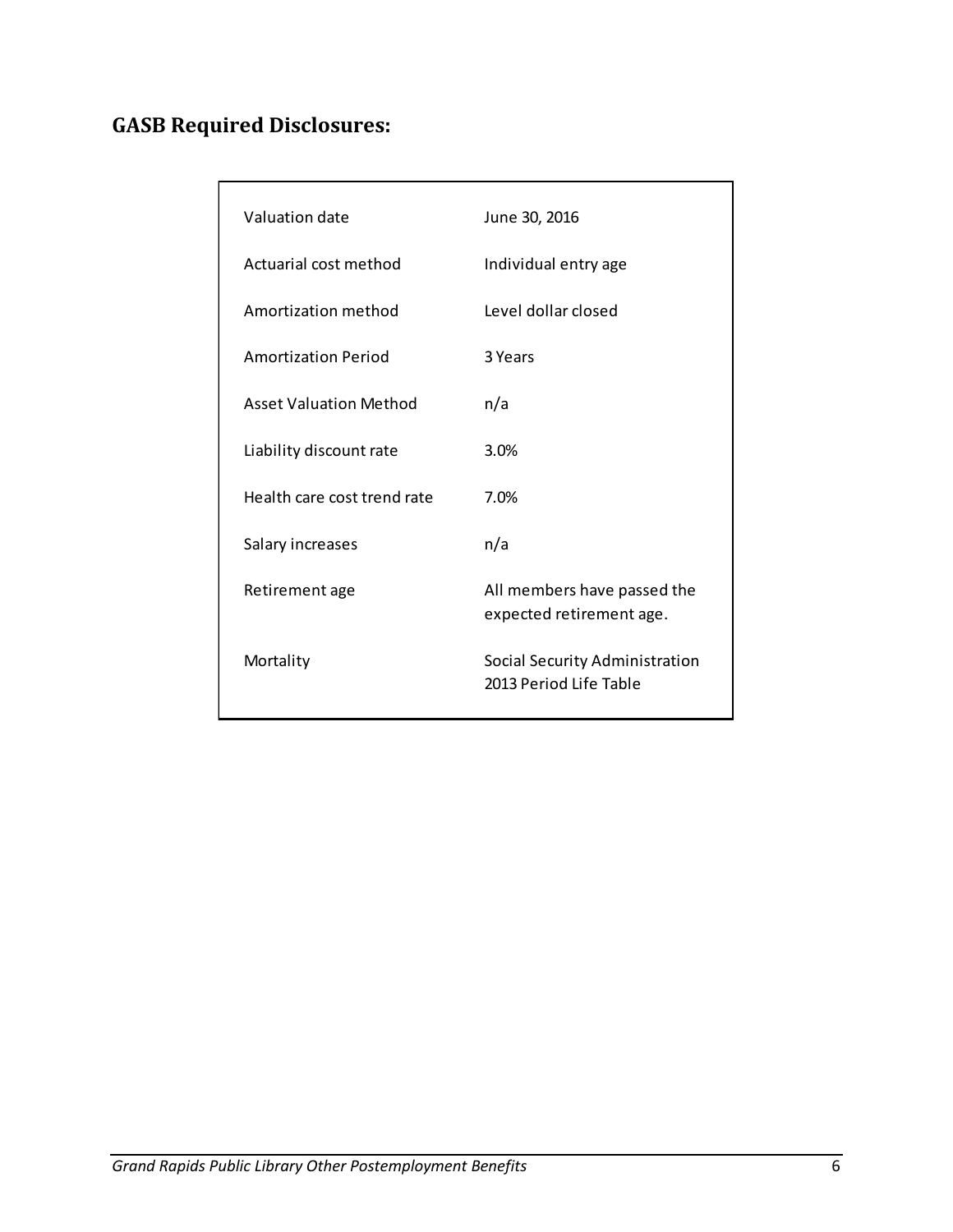# **Required Supplementary Information:**

| <b>Actuarial</b><br><b>Valuation Date</b> | <b>Actuarial Value</b><br>of Plan Assets | <b>Actuarial Accrued Unfunded AAL</b><br>Liability (AAL) | (UAAL)          | <b>Funded</b><br>Ratio | Covered<br>Payroll | <b>UAAL as</b><br>a Percentage of<br><b>Covered Payroll</b> |
|-------------------------------------------|------------------------------------------|----------------------------------------------------------|-----------------|------------------------|--------------------|-------------------------------------------------------------|
|                                           | (a)                                      | (b)                                                      | $(b - a)$       | (a/b)                  | (c)                | $((b-a)/c)$                                                 |
| <b>Library Retiree Plan</b>               |                                          |                                                          |                 |                        |                    |                                                             |
| June 30, 2010                             | \$<br>$\overline{\phantom{a}}$           | \$<br>1.042.078                                          | \$<br>1.042.078 | 0.0%                   | \$387,393          | 269%                                                        |
| June 30, 2013                             | $\overline{\phantom{a}}$                 | 807.530                                                  | 807,530         | $0.0\%$                | 310.351            | 260%                                                        |
| June 30, 2016                             | $\overline{\phantom{a}}$                 | 218,870                                                  | 218,870         | $0.0\%$                | 43.300             | 505%                                                        |

#### **Schedule of Funding Progress**

#### **Schedule of Actuarial Required Employer Contributions (ARC) and Related Information**

|           |               |    | Annual              |    | Annual      |    | <b>Contributions</b> |            |                 |
|-----------|---------------|----|---------------------|----|-------------|----|----------------------|------------|-----------------|
| Valuation | Year          |    | <b>Required</b>     |    | <b>OPEB</b> |    | <b>Made Toward</b>   |            | <b>Net OPEB</b> |
| Date      | Ended         |    | <b>Contribution</b> |    | Cost        |    | the ARC              | Obligation |                 |
|           |               |    |                     |    |             |    |                      |            |                 |
| 6/30/2010 | June 30, 2011 | \$ | 137.896             | \$ | 137.896     | \$ | 116.876              | \$         | 21.020          |
|           | June 30, 2012 |    | 137,514             |    | 135,534     |    | 134,988              |            | 21,566          |
|           | June 30, 2013 |    | 137.333             |    | 135.004     |    | 127.866              |            | 28.704          |
| 6/30/2013 | June 30, 2014 |    | 163.038             |    | 158.748     |    | 123.222              |            | 64.230          |
|           | June 30, 2015 |    | 161.626             |    | 149.890     |    | 141.091              |            | 73.029          |
|           | June 30, 2016 |    | 160.724             |    | 143.738     |    | 152,190              |            | 64.577          |
| 6/30/2016 | June 30, 2017 |    | 72.957              |    | tbd         |    | tbd                  |            | tbd             |
|           |               |    |                     |    |             |    |                      |            |                 |

Additional financial note disclosures required by GASB Statement Nos. 74 and 75 showing the change in liabilities under different assumptions.

|             | <b>Current Discount</b> |             |  |  |  |  |
|-------------|-------------------------|-------------|--|--|--|--|
| 1% Decrease | Rate Assumption         | 1% Increase |  |  |  |  |
| 2.0%        | $3.0\%$                 | $4.0\%$     |  |  |  |  |
| \$222,696   | \$218,870               | \$215,202   |  |  |  |  |

| <b>Health Care Cost Trend</b> |                 |             |  |  |  |  |
|-------------------------------|-----------------|-------------|--|--|--|--|
| 1% Decrease                   | Rate Assumption | 1% Increase |  |  |  |  |
| $6.0\%$                       | 7.0%            | $8.0\%$     |  |  |  |  |
| \$216,311                     | \$218,870       | \$221,454   |  |  |  |  |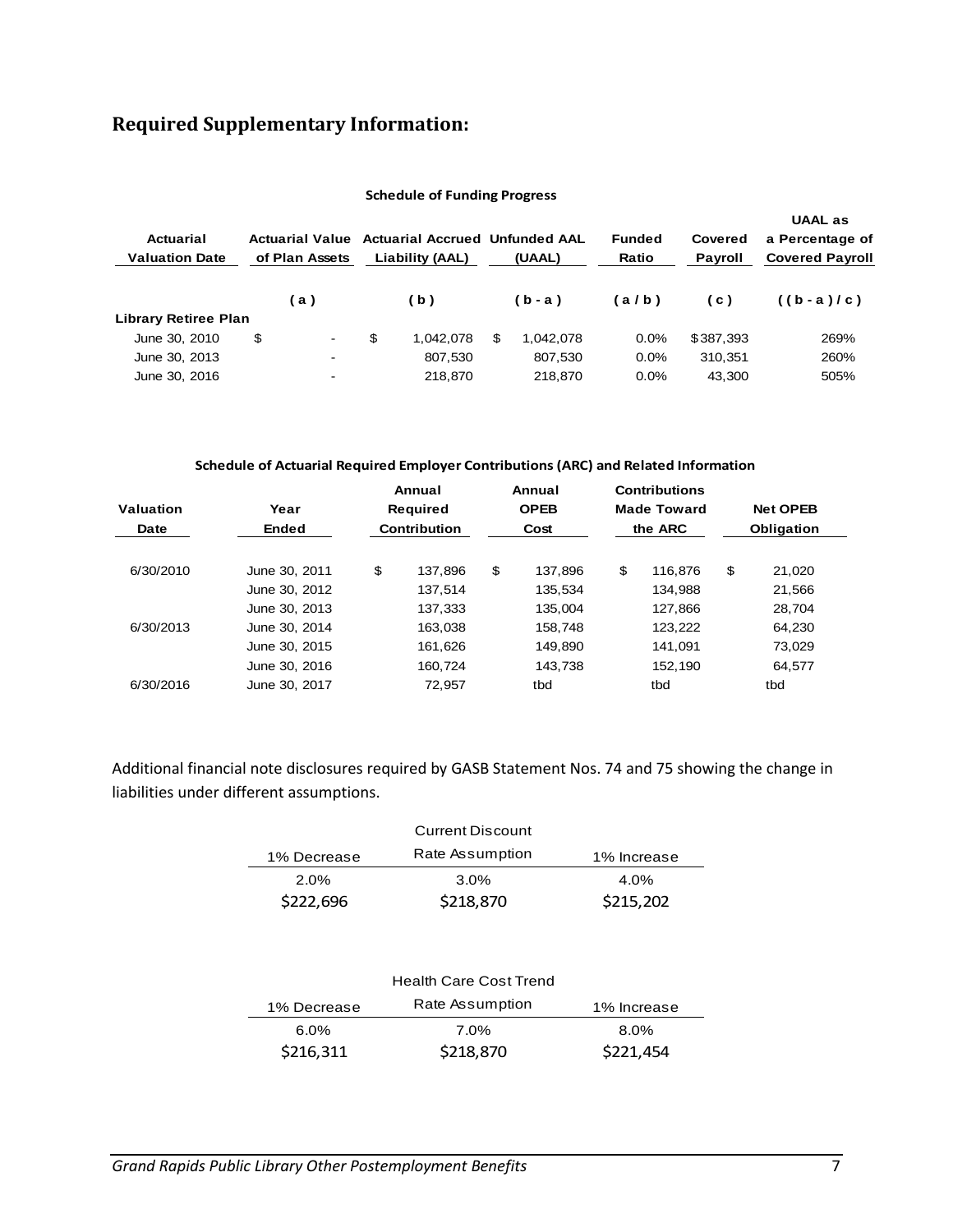# **Appendix:**

Annual required contribution (ARC) of the employer is the amount that the employer would contribute if the employer's method of financing the benefits was to systematically fund the plan on an ongoing basis using an actuarial methodology. There is no funding requirement in the accounting standard or in Michigan law. In this case the ARC is used as the foundation to calculate the employer's annual OPEB cost (expense) when converting governmental fund statements to full-accrual financial statements.

Amortization method is the method used to allocate the unfunded actuarial liability to future periods. With no continuing active population payroll, the only available method is the level dollar method.

Amortization period is the period over which the Actuarial Accrued Liability is amortized. Three years is used in this valuation, consistent with the prior valuation report and the year that the covered population eligible for future benefits is reduced to a single individual member.

Discount rate is the interest rate used in the discounting of future cash flows to the present. That rate has been reduced to 3.0% from a rate of 3.5% used in prior valuations. GASB 74 specifies the use of a 20 year index rate. The index reached a multi-year low point of 2.5% on approximately the valuation date. It was judged inappropriate to choose that single reference point to measure the present value of future liabilities in recognition of the rapid increase thereafter and the recent interest rates the primary government has paid on its new short-term debt issuances.

Government Accounting Standards Board (GASB) establishes uniform financial reporting standards for state and local governmental units in the United States of America.

Health care inflation has historically been above the consumer price inflation rate. This valuation assumes future cost increases averaging seven percent consisting of a five percent underlying increase in the cost of health care with the additional cost related to the apparent one to three percent increase in insurance premiums for the health and pharmacy benefits related to the increasing age of the insured individual.

Member contributions are made only after retirement in a fixed monthly amount that adjusts once a year. The current contribution amount is assumed to grow at the same percentage as the assumed health care inflation rate above. That estimated contribution is deducted from the total monthly premium to determine the future employer costs.

Mortality assumptions have not been incorporated into the estimates for this population. Based on the 2013 Period Life Table published by the U.S. Social Security Administration there is roughly a one in eight chance that a member or beneficiary will die during fiscal year 2017, but over half of the covered population will lose benefit eligibility prior to year end due to age. Based on these population characteristics, any adjustments for mortality within the covered population was considered immaterial.

The Net OPEB Obligation (NOO) is a required disclosure under GASB Statement No. 45. The calculation of the change in the NOO during the year can only occur after the end of the fiscal year when the